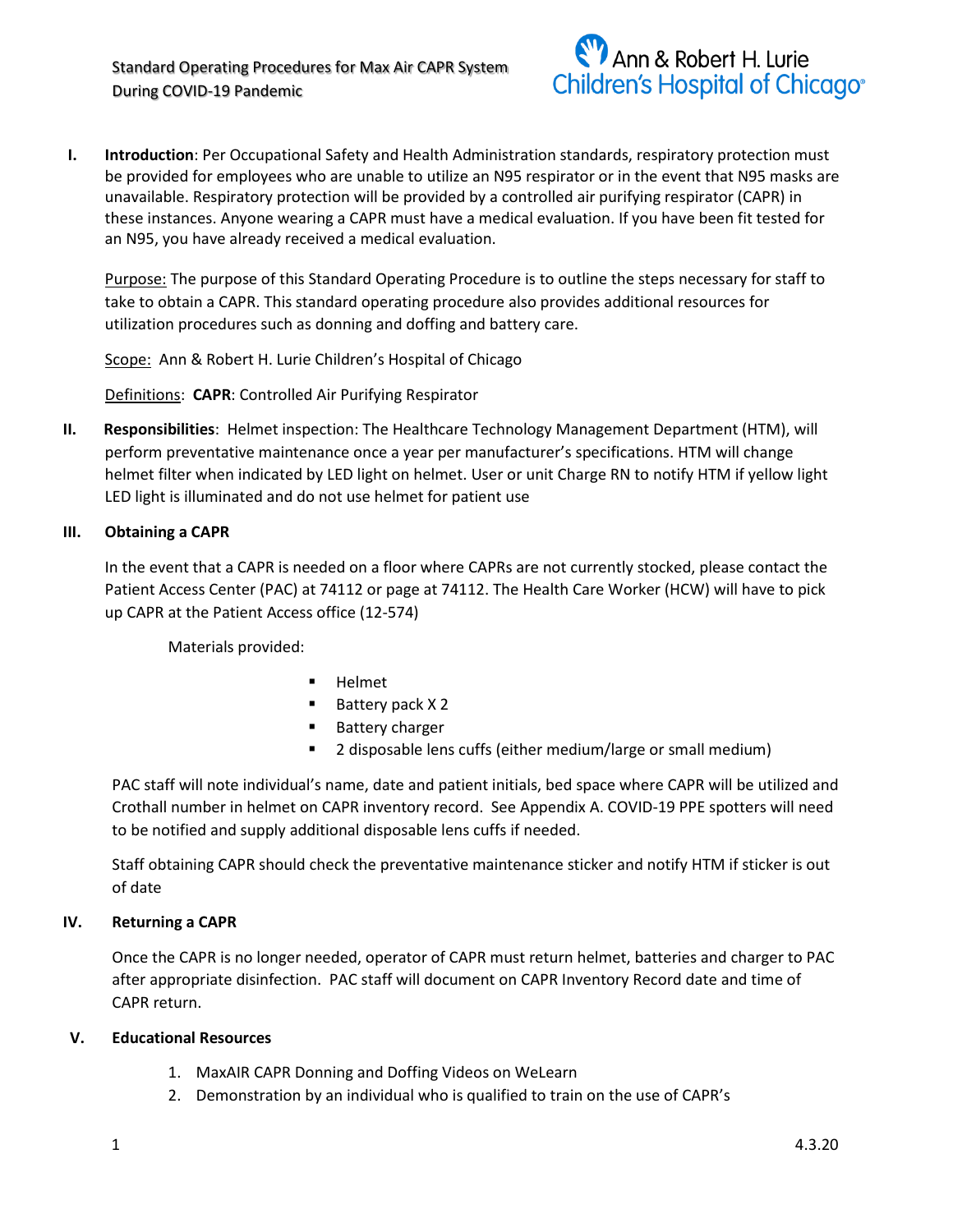

3. Lurie Children's PPE videos

## **VI. Utilization Procedures**

## Donning Procedure for Airborne/Contact Plus Isolation-CAPR

#### **Supplies Needed:**

- Gown
- Gloves
- CAPR helmet
- CAPR cuff
- Bouffant hat (buffer between HCW head and comfort strip for multiple HCW use)

#### **Procedure:**

- 1. Perform hand hygiene
- 2. Don belt and wrap excess belt around waist and tuck in
- 3. Don Bouffant hat
- 4. Attach battery to left side of belt
	- a. Complete the following steps:
		- i. Plug in helmet to battery
		- ii. Test helmet
		- iii. Size helmet to head and unplug from battery
		- iv. Snap cuff into place on helmet
- 5. Don clean gown fully covering your torso neck to knees, arms to end of wrists
- 6. Thread battery cord through front of neck hole in gown
- 7. Plug cord into battery and put helmet and cuff on
	- i. Secure cuff under chin
- 8. Wrap gown ties around in the back, and tie at the back of the waist
- 9. Don your gloves. Extend gloves to cover wrist of your isolation gown

## Doffing procedure for Airborne/Contact Plus Isolation-CAPR

- 1. Remove gloves. Grasp the outer edge near your wrist and peel away from your hand, turning the gloves inside out and dispose in regular waste bin
- 2. Perform hand hygiene
- 3. Remove gown. Peel away from you, starting from the neck and moving toward the shoulder turning the contaminated outside toward the inside. Fold or roll into a bundle and discard. in regular waste bin
- 4. Perform hand hygiene
- 5. Remove disposable lens cuff (DLC) by grasping the side of the attachment holes and remove lens cuff by pulling outward and forward away and clear from the helmet
- 6. Dispose of disposable lens cuff in regular waste bin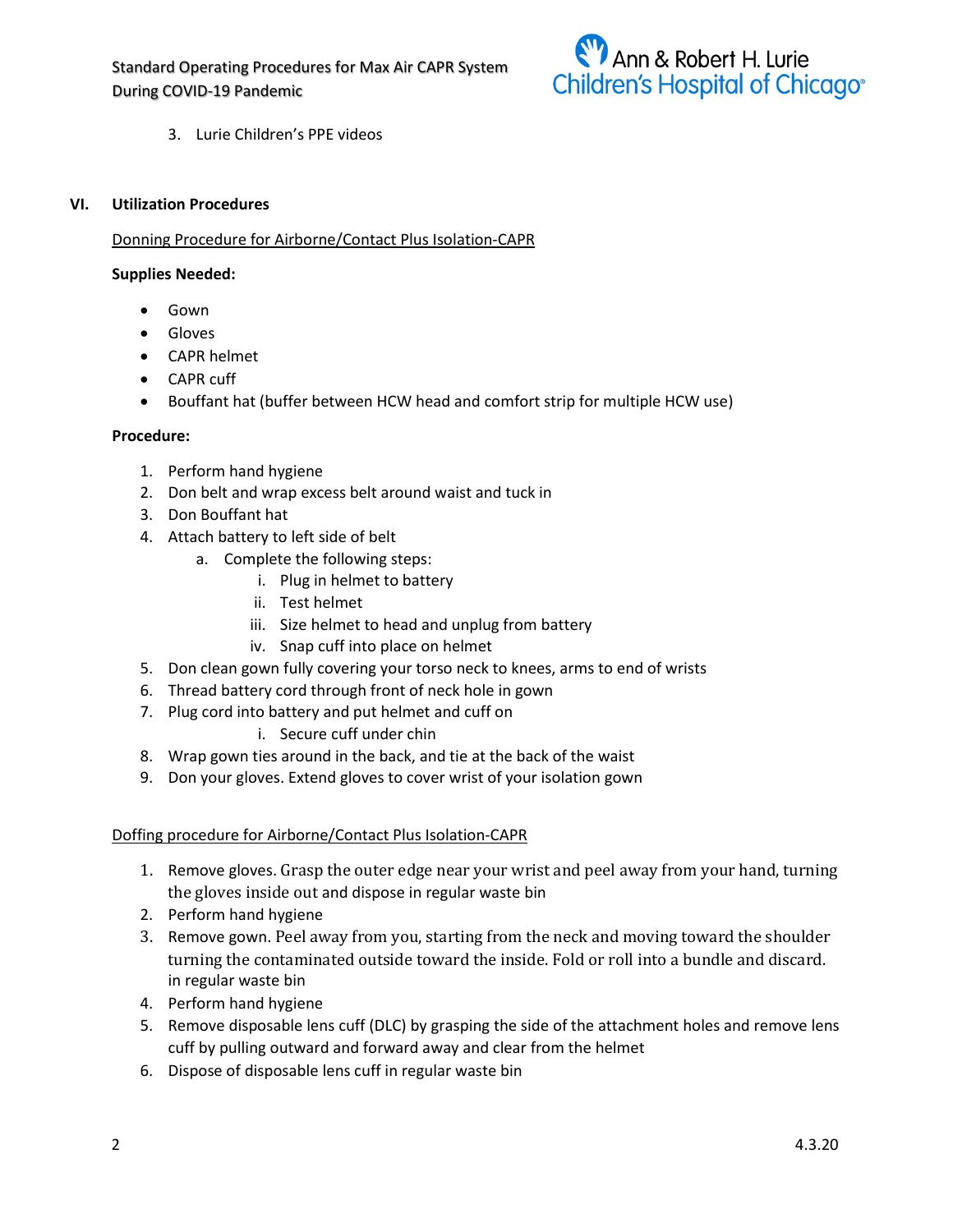Standard Operating Procedures for Max Air CAPR System During COVID-19 Pandemic



- 7. Loosen the helmet headband by turning the knob (rear ratchet suspension knob) counterclockwise
- 8. Lift the helmet up and off the head
- 9. Remove bouffant hat
- 10. Remove battery from belt or pocket and disconnect power cord from battery
- 11. Perform hand hygiene

If comfort strip integrity is compromised, please dispose

## Disinfection of MaxAir CAPR system using Hospital Approved Disinfectant

- 1. Perform hand hygiene
- 2. Don new pair of gloves
- 3. Begin by cleaning the inside of the helmet, wiping the liner, and rear headband closed cell foam cushion for the designated wet time of the disinfectant (Purple PDI wipes=2 minutes, Bleach=1 minute)
- 4. Wipe battery and battery cord for the designated wet time of the disinfectant (Purple PDI wipes=2 minutes, Bleach=1 minute)
- 5. Wipe all outer surfaces including filter cover and cap for the designated wet time of the disinfectant (Purple PDI wipes=2 minutes, Bleach=1 minute)
- 6. Wipe surface that the dirty helmet and battery were placed on and all other high touch surfaces for the designated wet time of the disinfectant (Purple PDI wipes=2 minutes, Bleach=1 minute)
- 7. Remove gloves and dispose in regular waste bin
- 8. Perform hand hygiene after glove removal

## Charging battery

- 1. Be sure the charger is connected to a working outlet
- 2. The chargers green LED will illuminate when it is connected to a working outlet
- 3. Connect the battery to the charger. If the LED light remains green after a few seconds, the battery is sufficiently charged for reuse
- 4. If the chargers LED light is red within a few seconds of connecting the battery, the battery is being charged
- 5. When charging is complete, the chargers LED will be green, and the battery can be disconnected and is ready for use with the CAPR system

Reviewed by: Kim Taylor, BSN, RN

Kaitlin Koralik, BSN, RN, CCRN Natsumi Shiotani, HTM, Kelly Harris, HTM Genevieve Frey, CCU Nursing Director Anna O'Donnell, MSN, RN, CIC, FAPIC**,** Director of Infection Prevention and Control Shelly Uttley, RN Director of Environmental Safety